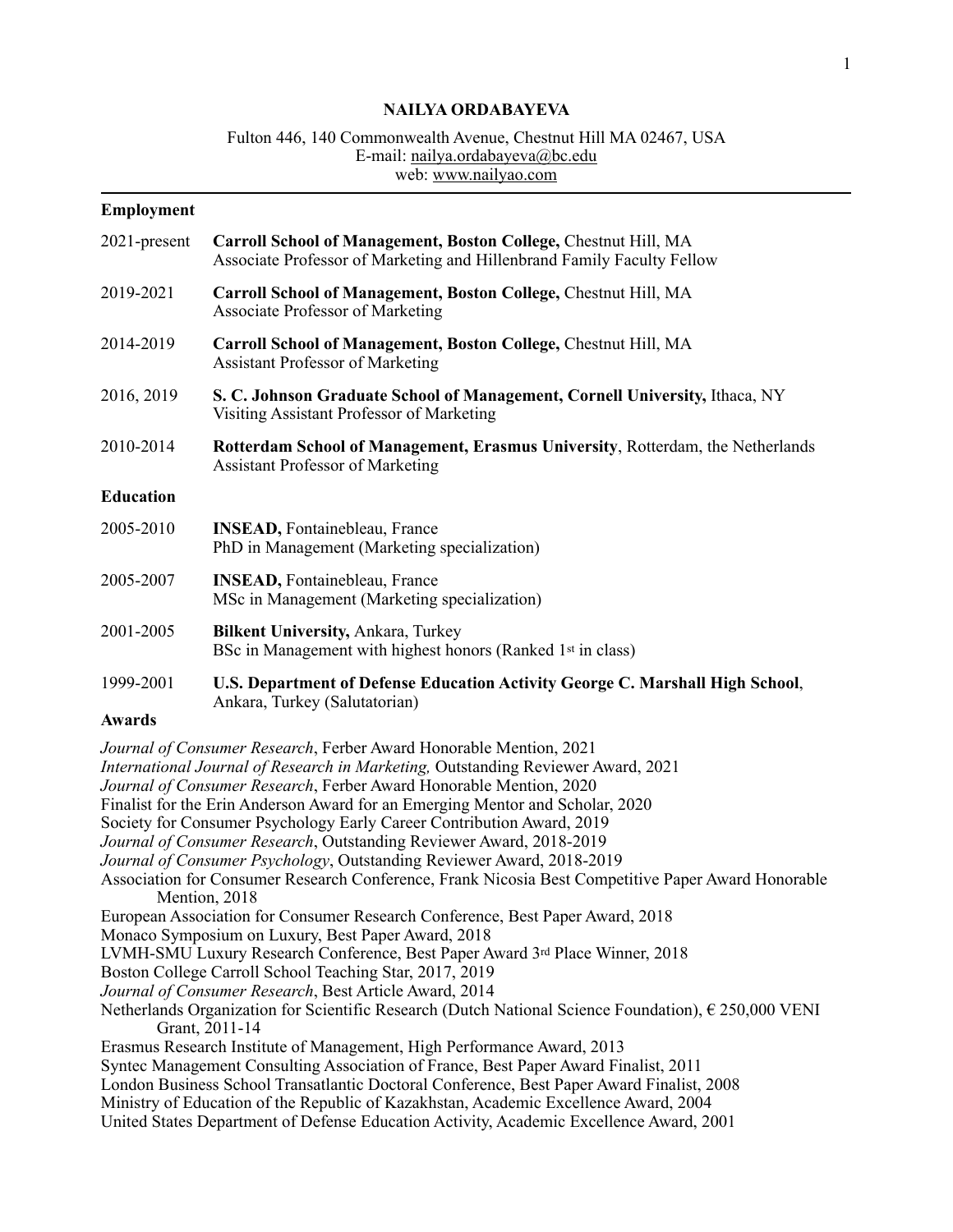## **Honors**

European Marketing Academy Doctoral Symposium Co-Chair, 2021 Association for Consumer Research, Doctoral Consortium Faculty Fellow, 2020 Poets & Quants, Favorite MBA Professors of the Class of 2020 Marketing Science Institute Webinar, Invited Speaker, 2018 Data & Marketing Association, Invited Panelist, 2018 Designing a Career in the Marketing Academy, Invited Participant, 2018 Featured in INSEAD Women's Big Ideas Campaign, 2018 Society for Consumer Psychology, Advisory Panel Member, 2015-2018 United States Department of Agriculture, Invited Expert Speaker, 2016, 2017 Association for Consumer Research, Doctoral Consortium Faculty Fellow, 2016 Wharton Baker Center for Retailing, Disruption in Retail Conference (by-invitation-only, academicindustry), Invited Faculty Participant, 2016 Harvard Business School, Doctoral Seminar in Consumer Behavior, Invited Speaker, 2015, 2018 Boston College, Winston Center for Leadership and Ethics Summer Day Camp, Invited Speaker, 2015 Temple University College of Public Health, Frontiers in Portion Size Conference (by-invitation-only), Invited Expert Speaker, 2015 Academy of Marketing Science, Doctoral Consortium Faculty Fellow, 2015 Wharton Baker Center for Retailing, Online Luxury Retailing Conference (by-invitation-only, academicindustry), Invited Faculty Participant, 2015 *Journal for Consumer Research*, Research Curation on Social Influence and Consumer Behavior, 2013 Transformative Consumer Research Conference, Invited Co-chair of the Health and Nutrition Track, 2013

Erasmus Research Institute of Management, Early Career Talent Program, 2010 American Marketing Association Sheth Foundation, Doctoral Consortium Student Fellow, 2008

### **Editorial Review Boards**

*Journal of Consumer Research*, Associate Editor, 2021-present *Journal of Consumer Psychology*, Associate Editor, 2021-present *Journal of Marketing Research*, Associate Editor, 2020-present *Journal of Marketing*, 2020-present *International Journal of Research in Marketing*, 2019-present

**Publications: Peer-Reviewed Journals** (click on hyperlinked text to access content)

- [1] Ordabayeva, Nailya, Lisa A. Cavanaugh, and Darren W. Dahl (2022), "The Upside of Negative: Social Distance in Online Reviews of Identity-Relevant Brands." *Journal of Marketing.* In press.
- [2] Ordabayeva, Nailya and Monika Lisjak (2022), "Perceiving, Coping with, and Changing Economic Inequality in the Marketplace." *Journal of Consumer Psychology.* In press.
- [3] Fernandes, Daniel\*, Nailya Ordabayeva\*, Kyuhong Han, Jihye Jung, and Vikas Mittal (2022), "How Political Identity Shapes Customer Satisfaction" (\*equal authorship). *Journal of Marketing.* In press.
- [4] Ordabayeva, Nailya, Monika Lisjak, and Aziza C. Jones (2022), "How Social Perceptions Influence Consumption for Self, for Others, and Within the Broader System," *Current Opinion in Psychology,* 43 (February), 30-35.
- [5] Goor, Dafna, Anat Keinan, and Nailya Ordabayeva (2021), "Status Pivoting," *Journal of Consumer Research,* 47 (6), 978-1002.
	- *Journal of Consumer Research* Ferber Award Honorable Mention.
	- Marketing Science Institute Clayton Dissertation Award.<br>• Featured in BBC Canyas8
	- Featured in **BBC**, [Canvas8](https://www.canvas8.com/content/2021/11/12/science-of-status-pivoting.html).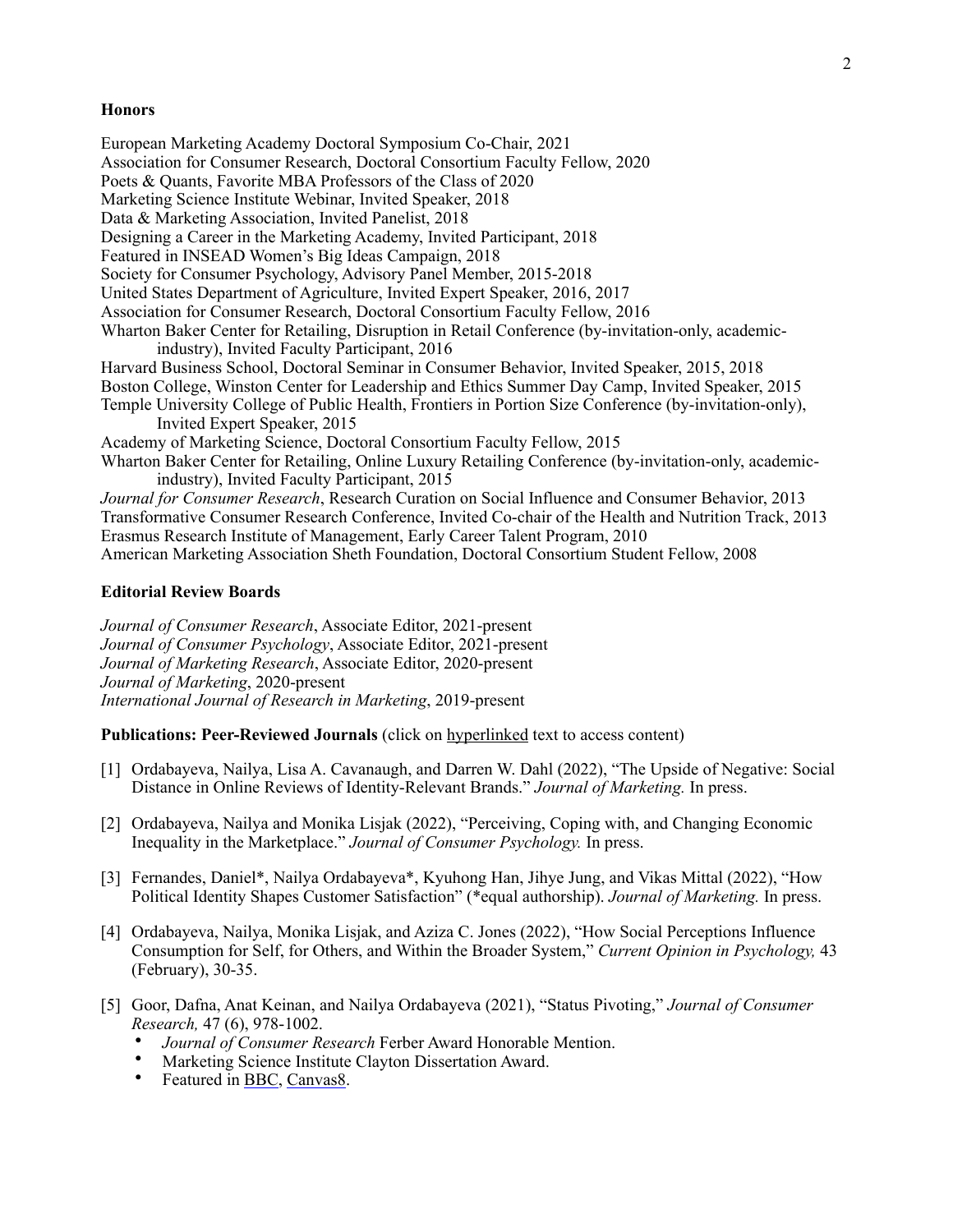- [6] Dubois, David, SungJin Jung, and Nailya Ordabayeva (2021), "The Psychology of Luxury Consumption," *Current Opinion in Psychology,* 39 (June), 82-87.
- [7] Desmichel, Perrine, Nailya Ordabayeva, and Bruno Kocher (2020), "What If Diamonds Did Not Last Forever? Signaling Status Achievement through Ephemeral versus Iconic Luxury Goods," *Organizational Behavior and Human Decision Processes,* 158 (May), 49-65.
- [8] Goor, Dafna, Nailya Ordabayeva, Anat Keinan, and Sandrine Crener (2020), "The Impostor Syndrome from Luxury Consumption," *Journal of Consumer Research*, 46 (April), 1031-51.
	- *Journal of Consumer Research* Ferber Award Honorable Mention.
	- Nicosia Best Competitive Paper Award Honorable Mention at the Association for Consumer Research Conference.
	- Best Paper Award at the European Association for Consumer Research Conference.
	- Best Paper Award at the Monaco Symposium on Luxury.
	- Best Paper 3<sup>rd</sup> Place Award at the LVHM-SMU Luxury Research Conference.
	- Featured in [CNBC,](https://www.cnbc.com/2019/12/27/study-buying-luxury-items-makes-you-feel-less-confident-and-authentic.html) [The Guardian,](https://www.theguardian.com/fashion/2020/feb/04/luxury-purchases-impostor-syndrome-shopping) [BBC Global News](https://www.bbc.co.uk/sounds/play/p082cfm5) (25:11), [BBC Newsday](https://www.bbc.co.uk/sounds/play/w172wpkq415zpk) (19:03), [Fast](https://www.fastcompany.com/90448093/this-is-why-luxury-purchases-can-make-you-feel-like-crap)  [Company,](https://www.fastcompany.com/90448093/this-is-why-luxury-purchases-can-make-you-feel-like-crap) [Esquire,](https://www.esquiremag.ph/the-good-life/pursuits/luxury-purchases-lead-to-impostor-syndrome-a00308-20200101) [National Affairs](https://www.nationalaffairs.com/blog/detail/findings-a-daily-roundup/psych), [NBC LX,](https://youtu.be/imULp_A7cAs) [Quartz,](https://qz.com/1776106/why-americans-are-embarrassed-by-luxury/) [SKY,](https://skystatement.com/why-americans-are-embarrassed-by-luxury/) [The Mirror](https://www.mirror.co.uk/news/uk-news/people-who-love-designer-gear-21154102), [Market Business News](https://marketbusinessnews.com/luxury-inauthenticity/223362/), [Business Standard](https://www.business-standard.com/article/pti-stories/luxury-purchases-may-spark-impostor-syndrome-among-consumers-study-119122200130_1.html), [Ladders News](https://www.theladders.com/career-advice/harvard-researchers-say-doing-this-regularly-can-cause-another-form-of-imposter-syndrome), [Canvas8](https://library.canvas8.com/content/2020/01/17/science-of-impostor-syndrome.html?navPath=LIBRARY--LATEST), [Psych Central](https://psychcentral.com/news/2020/01/02/luxury-items-may-elicit-imposter-syndrome-in-some-consumers/152906.html), [The Financial Diet](https://thefinancialdiet.com/luxury-consumer-imposter-syndrome/), [Eurasia Review,](https://www.eurasiareview.com/21122019-luxury-consumption-can-fuel-impostor-syndrome-among-some-buyers/) [15](https://www.15minutenews.com/article/176027031/this-is-why-luxury-purchases-can-make-you-feel-like-crap/)  [Minute News,](https://www.15minutenews.com/article/176027031/this-is-why-luxury-purchases-can-make-you-feel-like-crap/) [Phys Org,](https://phys.org/news/2019-12-luxury-consumption-fuel-impostor-syndrome.html) [Neuroscience News,](https://neurosciencenews.com/luxury-buying-impostor-syndrome-15339/) [NewsGram](https://www.newsgram.com/luxury-purchases-fuel-impostor-syndrome-among-buyers), [Magzter,](https://www.magzter.com/article/Newspaper/Millennium-Post-Delhi/Luxury-Purchases-May-Fuel-Impostor-Syndrome) [Boston College News](https://www.bc.edu/bc-web/bcnews/nation-world-society/business-and-management/luxury-purchases-can-lead-to-imposter-syndrome.html), [Carroll](https://www.bc.edu/bc-web/schools/carroll-school/news/2019/Nailya-Ordabayeva.html)  [Capital](https://www.bc.edu/bc-web/schools/carroll-school/news/2019/Nailya-Ordabayeva.html), and [FIT.](https://fit.thequint.com/health-news/luxury-consumption-imposter-syndrome)
- [9] Ordabayeva, Nailya (2019), "Similar but Unequal: Political Polarization in the Effects of Perceived Social Similarity on Support for Redistribution," *Journal of Experimental Social Psychology*, 84 (September), 103811.
	- Featured in [National Affairs.](https://www.nationalaffairs.com/blog/detail/findings-a-daily-roundup/net-worth)
- [10] Ordabayeva, Nailya and Raji Srinivasan (2019), "The Effect of Salience of the Sound of Food on Consumption," *Appetite*, 138, 260-268.
	- Featured in [Men's Health](https://www.menshealth.com/nutrition/a27166768/why-you-cant-eat-one-chip/), [Eating Well,](http://www.eatingwell.com/article/291707/crunchy-food-is-more-irresistibleheres-how-to-use-that-to-eat-healthier/) [MSN](https://www.msn.com/en-us/health/nutrition/the-science-behind-why-you-cant-eat-just-one-chip/ar-BBW05F5), [Food Matters Live,](https://www.foodmatterslive.com/news-and-comment/news/marketing-food-sound) [Houston Chronicle](https://www.chron.com/news/article/The-science-behind-why-you-can-t-eat-just-one-chip-13810147.php), [Connecticut](https://www.ctpost.com/news/article/The-science-behind-why-you-can-t-eat-just-one-chip-13810147.php)  [Post](https://www.ctpost.com/news/article/The-science-behind-why-you-can-t-eat-just-one-chip-13810147.php), [98Rock Baltimore,](https://www.98online.com/2019/05/01/the-science-behind-why-you-cant-eat-just-one-chip/) [The Hour](https://www.thehour.com/news/article/The-science-behind-why-you-can-t-eat-just-one-chip-13810147.php), and [MyHealthyClick](https://www.myhealthyclick.com/why-you-shouldnt-be-eating-a-single-chip-study-explains-it/).
- [11] Ordabayeva, Nailya and Daniel Fernandes (2018), "Better or Different? How Political Ideology Shapes Preferences for Differentiation in the Social Hierarchy," *Journal of Consumer Research,* 45 (August), 227-250.
	- Lead article.
	- Presented in a [Marketing Science Institute webinar.](http://www.msi.org/video/how-politics-can-influence-shopping-behavior/)
	- Featured in [Harvard Business Review,](https://hbr.org/2018/06/how-liberals-and-conservatives-shop-differently) [Forbes,](https://www.forbes.com/sites/pamdanziger/2018/08/13/should-a-luxury-brand-tilt-politically-right-or-left-why-it-matters/#28eefdc03457) [The Week,](http://theweek.com/articles/755274/how-politics-influence-what-buy) [Pacific Standard,](https://psmag.com/economics/politics-does-not-stop-at-the-malls-door) INSEAD Women's Big [Ideas Campaign,](https://www.insead.edu/centres/gender-initiative/50-years-50-women-50-ideas) [SiriusXM Business Radio](https://shows.pippa.io/5b3f9c96e36875fb6ffbd819/does-economic-status-determine-spending) (5pm), [Marketing News](https://www.ama.org/marketing-news/sell-to-voters-not-consumers/), [MarketWatch](https://www.marketwatch.com/story/your-voting-preferences-affect-your-taste-in-luxury-goods-2018-07-25), the [Data &](https://andthen.thedma.org/schedule/brand-shaming-the-kids-brands-vs-the-nra/)  [Marketing Association panel,](https://andthen.thedma.org/schedule/brand-shaming-the-kids-brands-vs-the-nra/) [Carroll Capital](https://www.bc.edu/content/bc-web/schools/carroll-school/news/2018/voters-have-spoken.html), and [AB Tasty Blog](https://www.abtasty.com/blog/perspectives-audience-segmentation-1/).
- [12] Ordabayeva, Nailya and Daniel Fernandes (2017), "Similarity Focus and Support for Redistribution," *Journal of Experimental Social Psychology*, 72 (September), 67-74.
- [13] Chandon, Pierre and Nailya Ordabayeva (2017), "The Accuracy of Less: Natural Bounds Explain Why Quantity Decreases are Estimated More Accurately than Quantity Increases," *Journal of Experimental Psychology: General*, 146 (2), 250-268.
	- Featured in [Harvard Business Review,](https://hbr.org/2017/03/research-customers-notice-when-products-shrink-more-than-when-they-get-bigger) [Newsletter](https://www.newsletter.co.uk/news/offbeat/shoppers-instantly-know-when-products-are-shrunk-1-7797250), [Carroll Capital](http://www.bc.edu/bc-web/bcnews/nation-world-society/business-and-management/carroll-school-study-super-sizing.html), [BC News](http://www.bc.edu/bc-web/bcnews/nation-world-society/business-and-management/carroll-school-study-super-sizing.html), and [FoodProcessing.](http://www.foodprocessing.com.au/content/prepared-food/news/making-portion-downsizing-commercially-acceptable-416424711)
- [14] Ordabayeva, Nailya and Pierre Chandon (2016), "In the Eye of the Beholder: Visual Biases in Package and Portion Size Perceptions," *Appetite*, 103 (August), 450-457.
- [15] Cornil, Yann, Nailya Ordabayeva, Ulrike Kaiser, Bernd Weber and Pierre Chandon (2014), "The Acuity of Vice: Attitude Ambivalence Improves Visual Sensitivity to Increasing Portion Sizes," *Journal of Consumer Psychology,* 24 (2), 177-187.
	- Featured in an [article](http://discovery.rsm.nl/marketing/article/12-how-to-manage-consumers-packaging-perceptions/) and a [video](http://discovery.rsm.nl/marketing/article/6-conflict-towards-food-improves-portion-size-estimation/) on RSM Discovery, [HBR France,](https://www.hbrfrance.fr/chroniques-experts/2014/11/4683-le-volume-des-portions-un-enjeu-de-taille-dans-la-lutte-contre-lobesite/) SWR, Ernahrungs Umschau, [Winnender Zeitung,](http://www.zvw.de/inhalt.welternaehrungstag-oft-wissen-wir-nicht-...l-wir-essen-und-trinken.4cc523ff-19cf-4bdd-8eda-e584e3ec7557.html) [Gesundheit](http://service.mt-online.de/mt_gesund/aktuell/gesundheit_aktuell/10206572_Zu_viel_zu_wenig_genau_richtig.html).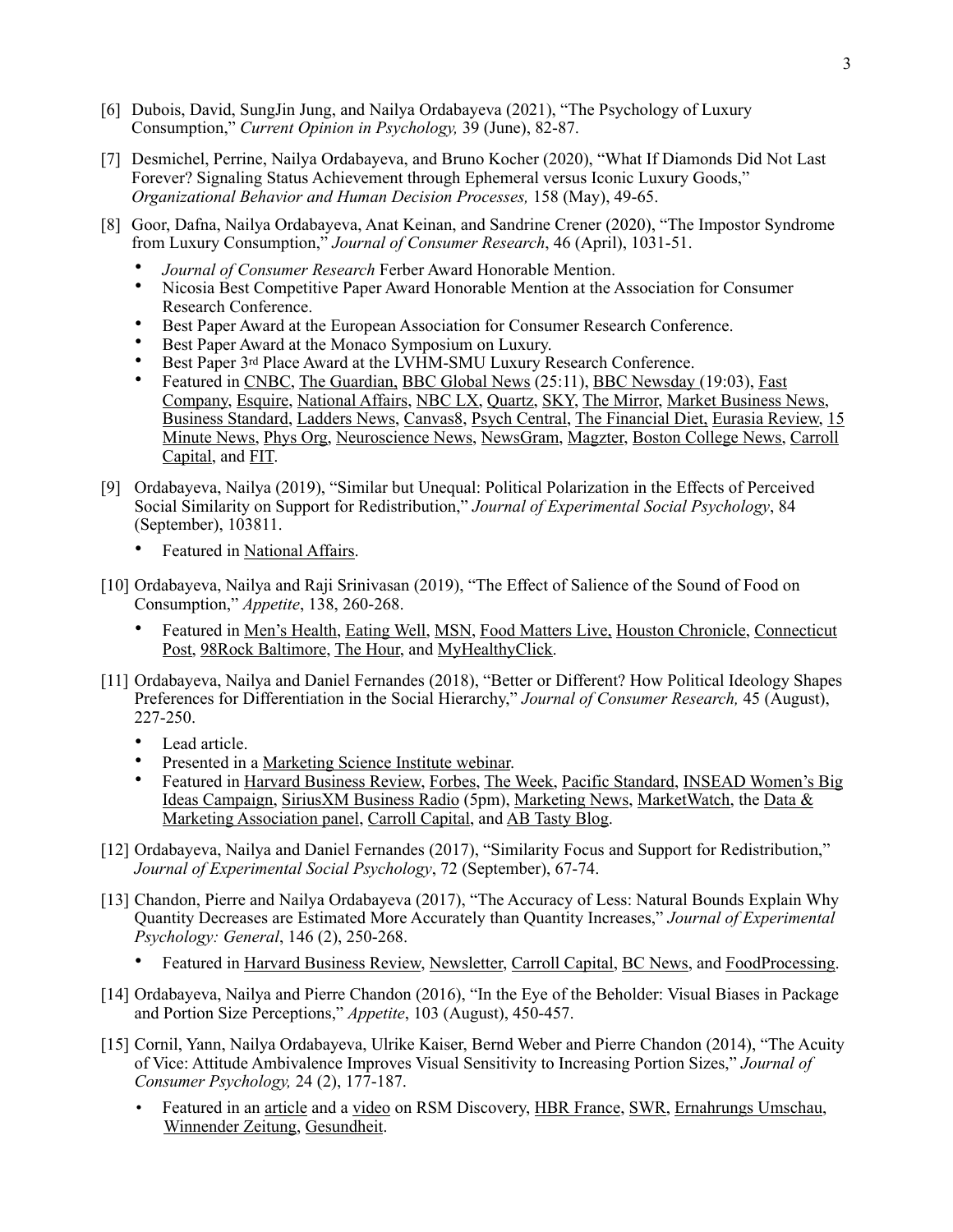- [16] Askegaard, Soren, Nailya Ordabayeva, Pierre Chandon, Tracy Cheung, Zuzana Chytkova, Yann Cornil, Canan Corus, Julie A. Edell Britton, Astrid Franziska Junghans, Dorthe Brogaard Kristensen, Daniele Mathras, Ilona Mikkonen, Elizabeth G. Miller, Nada Sayarh, and Carolina Werle (2014), "Moralities in Food and Health Research," *Journal of Marketing Management*, 30 (17-18), 1800-1832.
- [17] Ordabayeva, Nailya and Pierre Chandon (2013), "Predicting and Managing Consumers' Package Size Impressions," *Journal of Marketing,* 77 (September), 123-137*.*
	- Featured in [Harvard Business Review,](https://hbr.org/2015/11/customers-arent-very-good-at-judging-product-sizing) [Forbes Magazine](http://www.forbes.com/sites/insead/2013/11/26/food-marketers-on-a-diet/), [BBC,](http://www.bbc.com/capital/story/20180510-the-food-you-buy-really-is-shrinking) [INSEAD Knowledge,](http://knowledge.insead.edu/marketing-advertising/food-marketers-on-a-diet-2973) and RSM [Insight.](http://api.rsm.nl/publications/rsminsight/id/39ae4e90-63ee-11e3-9462-e3b156a7a865/format/pdf)
- [18] Burroughs, James E., Lan Nguyen Chaplin, Mario Pandelaere, Michael Norton, Nailya Ordabayeva, Alex Gunz and Leslie Dinauer (2013), "Using Motivation Theory to Develop a Transformative Consumer Research Agenda for Reducing Materialism in Society," *Journal of Public Policy and Marketing,* 32 (1), 18-31.
- [19] Ordabayeva, Nailya and Pierre Chandon (2011), "Getting ahead of the Joneses: When Equality Increases Conspicuous Consumption among Bottom-Tier Consumers," *Journal of Consumer Research*, 38 (June), 27-41.
	- Winner of the 2014 *Journal of Consumer Research* Best Article Award.
	- Selected for the *Journal of Consumer Research* Curation on Social Influence.
	- Featured in the annual Association for Consumer Research presidential address (by C. Janiszewski). Featured in [the Wall Street Journal,](http://online.wsj.com/article/SB10001424052748704694004576019851593242070.html?KEYWORDS=CHRISTOPHER+SHEA) [Science Daily,](http://www.sciencedaily.com/releases/2010/12/101222112235.htm) [INSEAD Knowledge](http://knowledge.insead.edu/contents/marketing-conspicuous-consumption-100312.cfm), [Cowboy Economics,](http://www.cowboyeconomics.com/research/Does_equality_increase_status_spending.asp) [Medical News Today,](http://www.medicalnewstoday.com/articles/212383.php) [Sify News](http://www.sify.com/news/does-equality-result-in-increased-status-spending-news-international-kmxr4dadejc.html), [Science Newsline](http://www.sciencenewsline.com/psychology/2010122212000057.html), [Five Minute Economist's Blog,](http://fiveminuteeconomist.wordpress.com/2010/11/09/getting-ahead-of-the-joneses/) [National](http://www.nationalaffairs.com/blog/detail/findings-a-daily-roundup/class-act)  [Affairs online,](http://www.nationalaffairs.com/blog/detail/findings-a-daily-roundup/class-act) [The Hindustan Times,](http://www.highbeam.com/doc/1P3-2220278141.html) [New Kerala,](http://www.newkerala.com/news/world/fullnews-111126.html) [\(e\)Science News,](http://esciencenews.com/articles/2010/12/22/does.equality.increase.status.spending) [Research Design Connections](http://www.researchdesignconnections.com/content/equality-and-competition-12-21-10).
	- In Social Sciences Research Network's Top Ten downloaded list for "Macroeconomics: Employment Income & Informal Economy eJournal", "ERN: Other Macroeconomics: Consumption, Saving, & Wealth", and "ERN: Aggregate Factor Income Distribution".
- [20] Chandon, Pierre and Nailya Ordabayeva (2009) "Supersize in 1D, Downsize in 3D: Effects of Spatial Dimensionality on Size Perceptions and Preferences," *Journal of Marketing Research*, 46 (6), 739-53.
	- Finalist for the Best Paper Award at the London Business School Transatlantic Doctoral Conference.<br>• Finalist for the Syntae Management Consulting Best Baper Award in marketing and decision.
	- Finalist for the Syntec Management Consulting Best Paper Award in marketing and decision science.
	- Featured in The New York Times' [column](http://tierneylab.blogs.nytimes.com/2008/12/05/how-supersizing-seduces/), [online study,](http://tierneylab.blogs.nytimes.com/2008/12/01/popcorn-science-quiz/) [interactive quiz,](http://well.blogs.nytimes.com/2012/06/21/the-well-quiz-supersize-soft-drinks/) and [article;](http://well.blogs.nytimes.com/2012/06/21/how-can-a-big-gulp-look-so-small/) [INSEAD](http://knowledge.insead.edu/SupersizingDownsizing080901.cfm)  [Knowledge](http://knowledge.insead.edu/SupersizingDownsizing080901.cfm); [The Economist,](http://faculty.insead.edu/chandon/personal_page/Documents/Article_Economist%2525252520Nov%252525252008.pdf) France2 ([Telematin\)](http://www.youtube.com/watch?v=VnV1cy35-jo), and [Lanutrition.fr.](http://www.lanutrition.fr/Pierre-Chandon-%25252525C2%25252525AB-Il-est-tr%25252525C3%25252525A8s-difficile-d-%25252525C3%25252525A9valuer-les-quantit%25252525C3%25252525A9s-%25252525C2%25252525BB-a-3272-342.html)

# **Publications: Book Chapters**

- [21] Ordabayeva, Nailya and Pierre Chandon (2017), "Drivers, Consequences, and Remedies of Biased Size Perceptions in Marketing" in Michael R. Solomon and Tina Lowrey (Eds.), *Routledge Companion to Consumer Behavior*, pp. 65-81. London, UK: Routledge.
- [22] Chandon, Pierre and Nailya Ordabayeva (2017), "Judging the Size of Food Portions and Packages: Errors and Remedies," in *Reference Module in Food Science*, Elsevier.
- [23] Dubois, David and Nailya Ordabayeva (2015), "Social Hierarchy, Social Status and Status Consumption," in Michael I. Norton, Derek D. Rucker, and Cait Lamberton (Eds.), *Cambridge Handbook of Consumer Psychology*, pp. 332-367. New York, NY: Cambridge University Press.

# **Working Papers**

- [24] Lisjak, Monika\* and Nailya Ordabayeva\*, "Political Ideology and Preferences for Inferior Products" (\*equal authorship).
- [25] Chen, Qihui, Yajin Wang, and Nailya Ordabayeva, "Mate Screening and Consumption."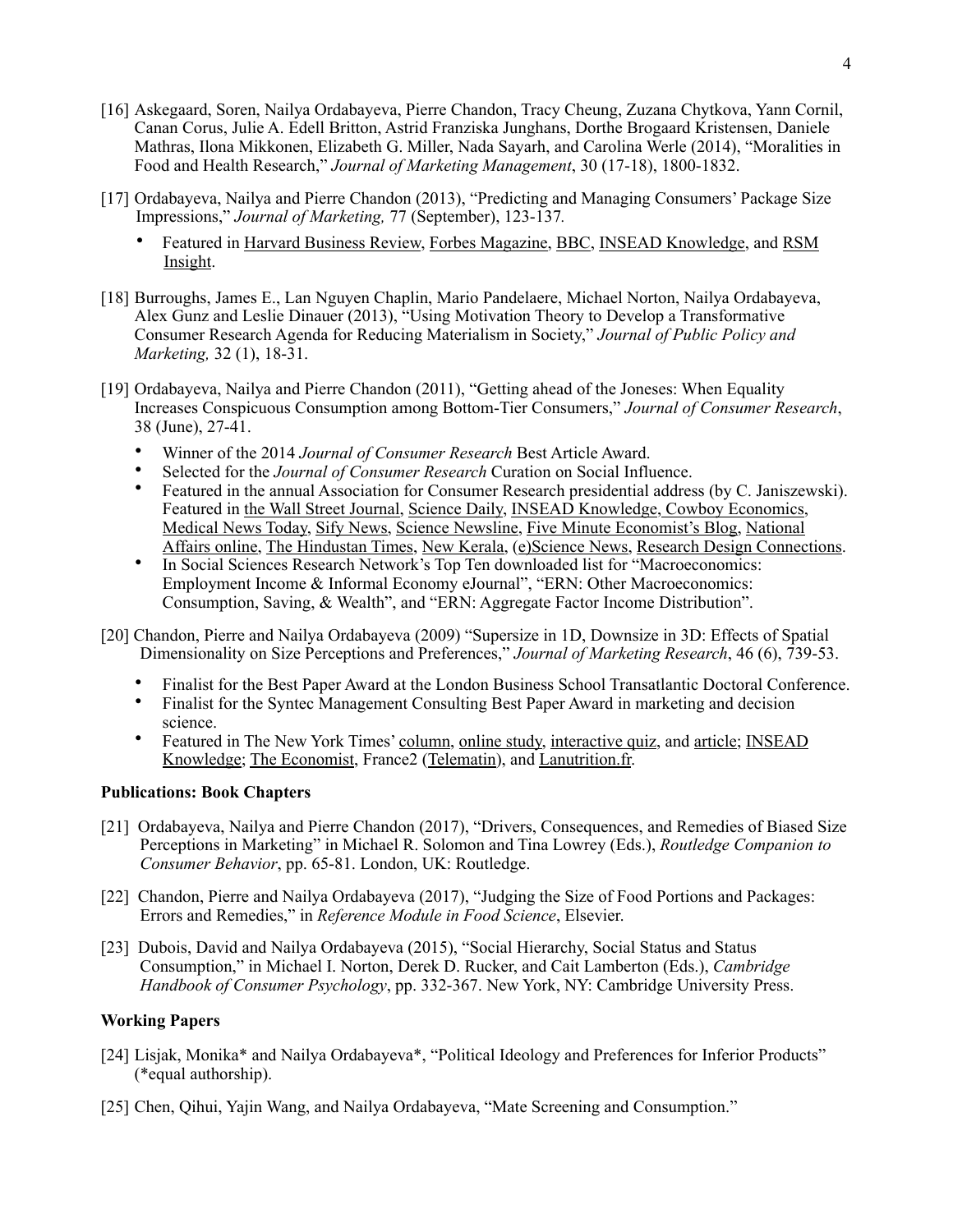- [26] Çakanlar, Aylin, and Nailya Ordabayeva, "Sharing Economy."
- [27] Caprioli, Sara, Christoph Fuchs, and Nailya Ordabayeva, "Brand Prominence."
- [28] Goor, Dafna, Anat Keinan, and Nailya Ordabayeva, "Personal Documentation of Historic Events."

## **Selected Works in Progress**

- [29] Jones, Aziza C., Nailya Ordabayeva, and Rajiv Vaidyanathan, "Role of Solicitor Wealth."
- [30] Ordabayeva, Nailya and Min Zhao, "Time vs. Quantity Limits and Consumption Enjoyment."
- [31] Ordabayeva, Nailya, Nicole L. Mead, Edward Pla, and Ray Pullaro, "Money Perceptions."
- [32] Ordabayeva, Nailya, Aylin Çakanlar, and Daniel Fernandes, "How Political Ideology Shapes Consumption Decisions."

#### **Publications: Applied Journals**

- [33] Ordabayeva, Nailya, Daniel Fernandes, Kyuhong Han, and Jihye Jung (2021), "How Politics Shapes Consumption Behavior," *Impact@JMR*, Digital, April.
- [34] Davidai, Shai, Martin Day, Daniela Goya-Tocchetto, Oliver Hauser, Jon Jachimowicz, M. Usman Mirza, Nailya Ordabayeva, L. Taylor Phyllips, Barnabas Szaszi, and Stephanie Tepper (2020), "We Have a Rare Opportunity to Create a Stronger, More Equitable Society," *Behavioral Scientist*, June 1.
- [35] Ordabayeva, Nailya (2018), "How Liberals and Conservatives Shop Differently," *Harvard Business Review*, Digital, June.
- [36] Ordabayeva, Nailya, Lisa A. Cavanaugh, Darren Dahl, Audrey Azoulay, Ivan Coste-Maniere, James Jurney, and Daria Erkhova (2016), "Luxury in the Digital World: How Digital Technology Can Complement, Enhance, and Differentiate the Luxury Experience," White Paper, *The Wharton School Baker Retailing Center*.
- [37] Ordabayeva, Nailya (2013), "How to Manage Consumers' Packaging Impressions," *RSM Insight*, 16, 11-13.
- [38] Ordabayeva, Nailya and Pierre Chandon (2012), "When Spending Hurts," the *European Business Review,* July-August, 41-43.

### **Invited Research Presentations**

Hong Kong University of Science and Technology, March 2022 University of Michigan, December 2021 University of Toronto, December 2021 Nanyang Technological University, November 2021 Dartmouth College, September 2021 United States National Institutes of Health, September 2021 Vrije University, September 2021 United States National Institutes of Health, June 2021 University of British Columbia Doctoral Seminar in Consumer Behavior, March 2021 University of Southern California, October 2020 West Virginia University Doctoral Seminar in Consumer Behavior, October 2020 INSEAD, November 2019 University of Cologne, November 2019 University of Maryland, October 2019 London Business School, June 2019 Arizona State University, April 2019 Cornell University, April 2019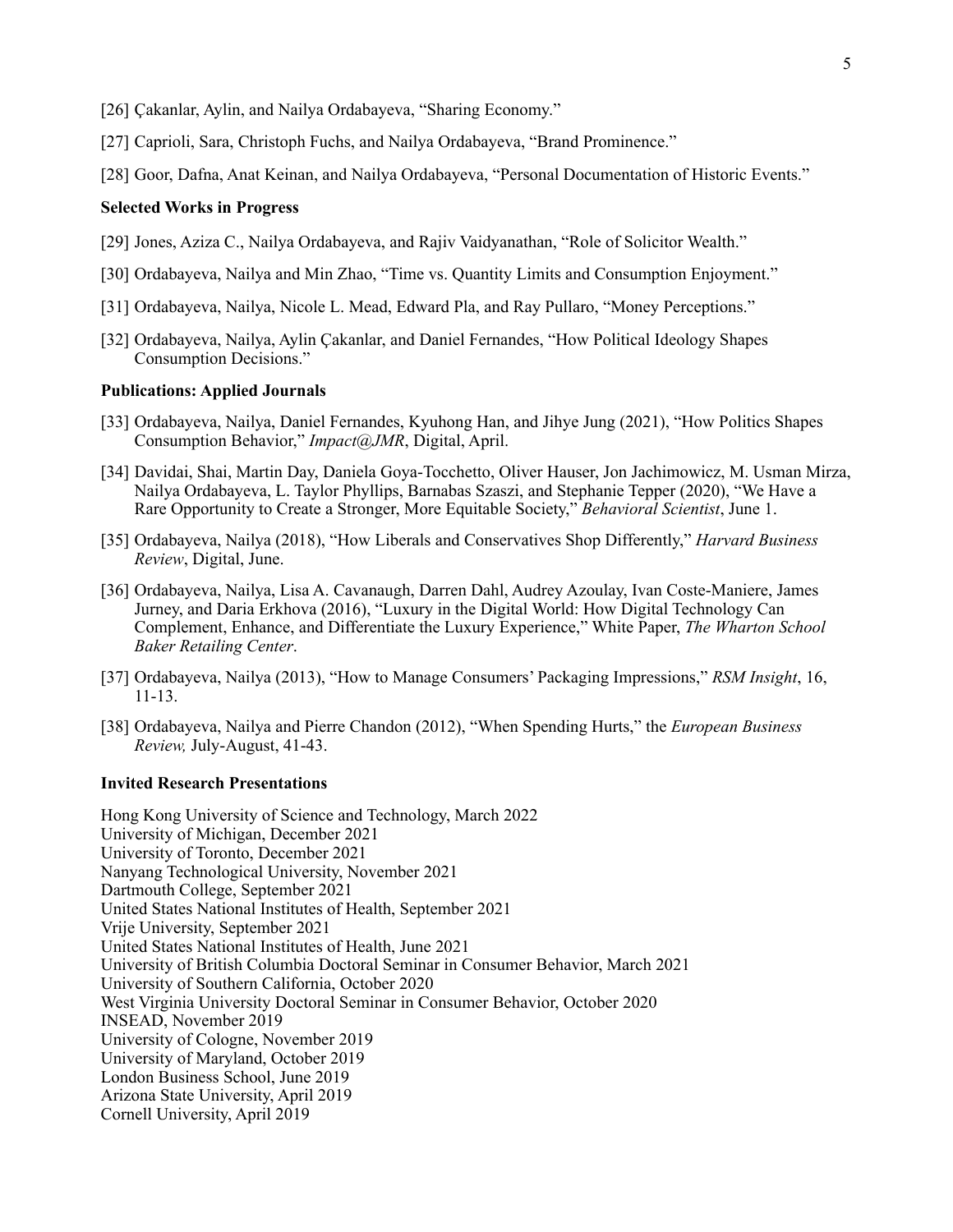Northeastern University, April 2019 Harvard Business School, March 2019 University of British Columbia, March 2019 Virginia Tech, February 2019 Marketing Science Institute webinar, October 2018 Data & Marketing Association panel, October 2018 Instituto de Empresa, June 2018 Technical University of Munich, June 2018 Harvard Business School Doctoral Seminar in Consumer Behavior, February 2018 United States Department of Agriculture, March 2017 United States Department of Agriculture, December 2016 Boston University, November 2016 University of Massachusetts at Amherst, September 2016 Fordham University and Boston College Moral Table, May 2016 Harvard Business School Doctoral Seminar in Consumer Behavior, October 2015 Boston College Winston Center for Leadership and Ethics Summer Day Camp, June 2015 Temple University College of Public Health, Frontiers in Portion Size Conference, May 2015 Academy of Marketing Science Doctoral Consortium, May 2015 Harvard Business School Behavioral Lab Seminar, April 2015 University of Texas at Austin, March 2014 Koç University, March 2014 Vienna University, January 2014 Groningen University, December 2013 University of Frankfurt, November 2013 Georgetown University, September 2013 Boston College, September 2013 University of Miami, August 2013 University of Lausanne, February 2013 Wageningen University, October 2012 KU Leuven, February 2012 Bocconi University, January 2012 University of Hamburg, December 2011 McGill University, November 2009 University of Chicago, November 2009 University of Toronto, November 2009 Columbia University, November 2009 University of Pennsylvania, October 2009 University of Pittsburgh, October 2009 University of Southern California, October 2009 University of Wisconsin – Madison, October 2009 London Business School, September 2009 Tilburg University, April 2009 Erasmus University, April 2009 HEC Paris, April 2009 Bilkent University, April 2009 Koç University, March 2009

## **Conference Presentations**

Society for Judgment and Decision Making, Montreal, QC, November 2019: Participant of the SJDM Pre-Conference on Economic Inequality Association for Consumer Research, Atlanta, GA, October 2019: "Consumption Ideology" panel member La Londe Conference on Marketing Communications and Consumer Behavior, La Londe, France, June 2019: "The Impostor Syndrome from Luxury Consumption"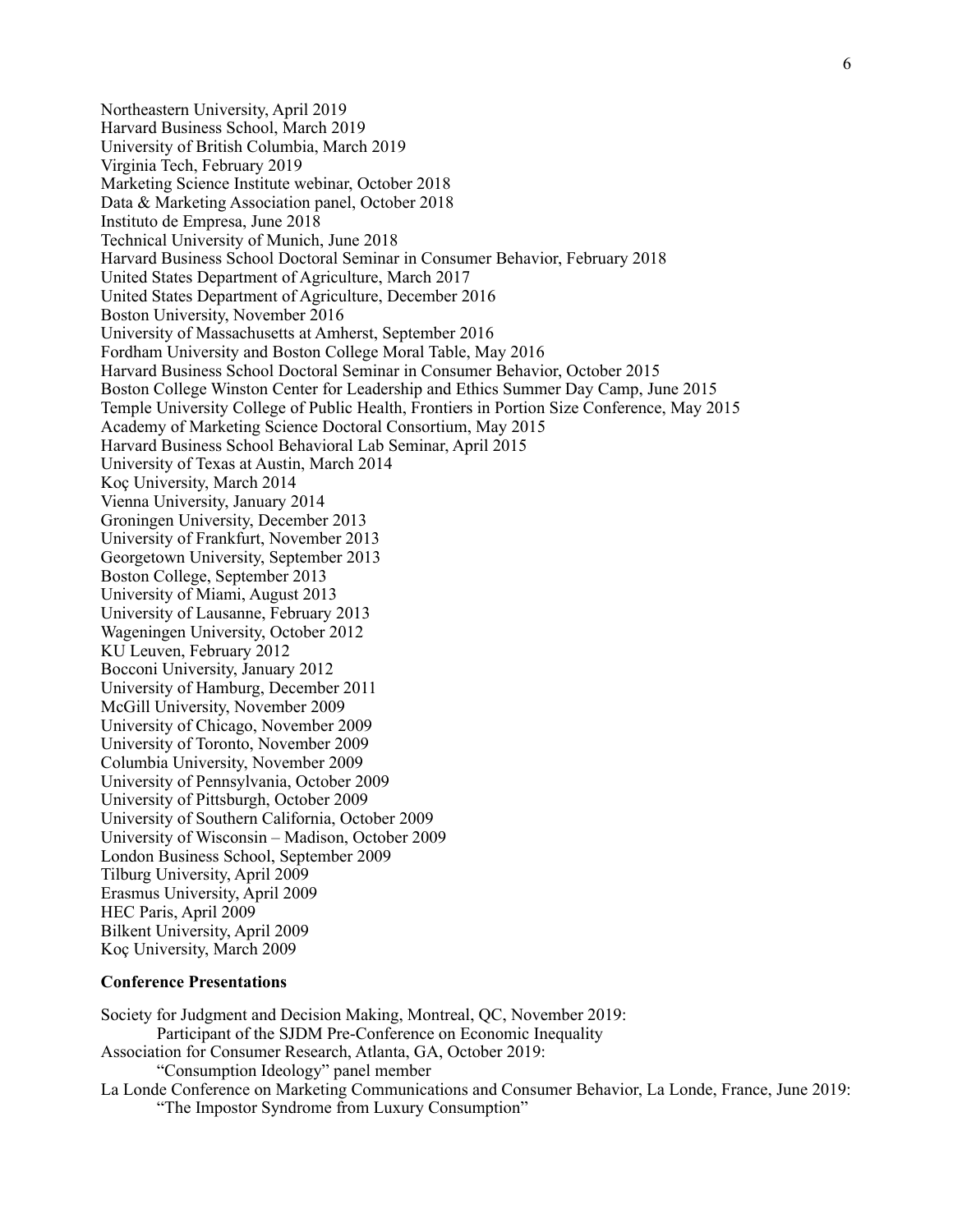Brands & Brand Relationships, Boston, May 2019:

"Better or Different? How Political Ideology Shapes Preferences for Differentiation in the Social Hierarchy"

"Branding and Politics" panel member

Data & Marketing Association, Las Vegas, October 2018:

"Brand Shaming: The Kids & Brands vs. The NRA" panel member

Data, Dollars, and Votes: The Intersection of Politics and Marketing Conference, Washington, D.C., May 2018:

"Better or Different? How Political Ideology Shapes Preferences for Differentiation in the Social Hierarchy"

Society for Consumer Psychology, Dallas, TX, February 2018: "Similarity Focus and Support for Redistribution"

"Caring Affects Sharing: The Role of Relationship Orientation in Responses to Online Reviews of Peer-to-Peer (P2P) Service Providers"

Society for Judgment and Decision Making Conference, Vancouver, BC, November 2017: "Similarity Focus and Support for Redistribution"

Association for Consumer Research, San Diego, CA, October 2017: "Luxury in the Digital World" roundtable panel member

"Similarity Focus and Support for Redistribution"

"Caring Affects Sharing: The Role of Relationship Orientation in Responses to Online Reviews of Peer-to-Peer (P2P) Service Providers"

Society for Consumer Psychology, San Francisco, CA, February 2017:

"The Accuracy of Less: Why People Underestimate Increases but not Decreases in Quantity" "Does the Salience of the Sound of Food Increase or Decrease Consumption?"

"Conversation on Translating Consumer Research into Policy: Developments, Opportunities, and Challenges" roundtable chair.

Society for Judgment and Decision Making Conference, Boston, MA, November 2016:

"The Accuracy of Less: Why People Underestimate Increases but not Decreases in Quantity" Association for Consumer Research, Berlin, Germany, October 2016:

"Does the Salience of the Sound of Food Increase or Decrease Consumption?"

"Luxury Brands, Conspicuous Consumption and Social Signaling" roundtable panel member

Wharton Academic-Industry Conference on Disruption in Retailing, New York, NY, October 2016:

Invited faculty participant Harvard Business School Doctoral Seminar in Consumer Behavior, October 2015:

"The Role of Status Concerns in Consumer Behavior"

Boston College Wilson Center for Leadership and Ethics Summer Day Camp, June 2015: "Experiments 101"

Frontiers in Portion Size Conference, Temple University College of Public Health, May 2015: "The Role of Visual Biases in Driving Overeating and Obesity"

Academy of Marketing Science's Doctoral Consortium, Denver, CO, May 2015:

"Managing the Early Stages of the Research Program"

Wharton Academic-Industry Conference on Online Luxury Retailing, New York, NY, April 2015: Invited faculty participant

Harvard Business School Behavioral Lab Seminar, April 2015:

"The Visual Acuity of Less"

Association for Consumer Research, Baltimore, MD, October 2014: "Politics and Status"

Society for Consumer Psychology Conference, Miami, FL, March 2014: "The Acuity of Vice"

Association for Consumer Research Conference, Chicago, IL, October 2013: "The Acuity of Vice"

European Marketing Academy Conference, Istanbul, Turkey, June 2013: "The Additive Change Heuristic"

Fourth Transformative Consumer Research Conference, Lille, France, May 2013: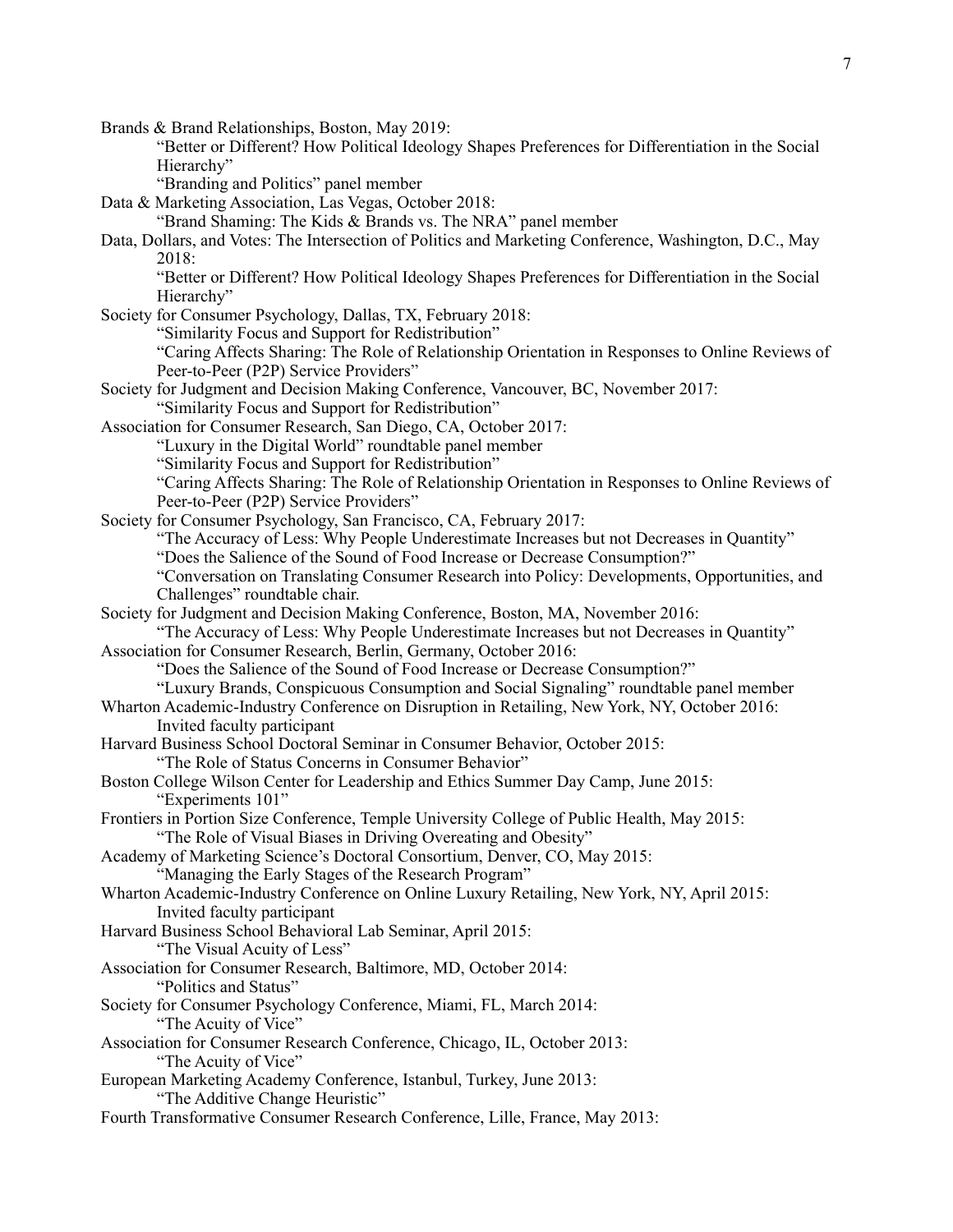Co-chair of the Health and Nutrition track

Society for Consumer Psychology Conference, San Antonio, TX, February 2013:

"When Improving Equality Promotes Selfish Behavior"

- "How Goal Conflict Influences Visual Sensitivity to Portion Size Changes"
- Association for Consumer Research North American Conference, Vancouver, BC, October 2012:
	- "At the Bottom of the Pyramid: How Consumers Cope with Low Status" (session chair)
		- "When Improving Equality Promotes Selfish Behavior"
- International Society for Consumer Psychology Conference, Florence, IT, June 2012:
	- "Status Seeking of Low-Status People" (session chair)
	- "When Improving Equality Promotes Selfish Behavior"
- Society for Consumer Psychology Conference, Atlanta, GA, February 2011:
	- "Effects of Perceived Income Distribution, Equality, and Economy on Preferences for Conspicuous Consumption"
		- "How Do Consumers Estimate Product Downsizing and How Can They Be Helped?"
- Association for Consumer Research North American Conference, Jacksonville, FL, October 2010: "Conspicuous Consumption in a Recession: Trends, Motivators, and Perceptions" (session chair) "Effects of Perceived Income Distribution, Equality, and Economy on Preferences for Conspicuous
	- Consumption"

"How Do Consumers Estimate Product Downsizing and How Can They Be Helped?"

- Association for Consumer Research North American Conference, Pittsburgh, PA, October 2009: "Nudge: How We Can Help Consumers Make Healthier Choices" (session chair)
	- "Linearize This! Why Consumers Underestimate Food Portion Changes and How to Help Them"
- Second Transformative Consumer Research Conference, Villanova, PA, June 2009:

Participant in the Materialism track

- Transatlantic Doctoral Conference, London Business School, London, UK, May 2009: "Leapfrogging over the Joneses"
- Society for Consumer Psychology Conference, San Diego, CA, February 2009:
	- "Leapfrogging over the Joneses"
	- "Supersize in 1D, Downsize in 3D"
- Association for Consumer Research North American Conference, San Francisco, CA, October 2008: "Effects of the Density of Status Distribution on Conspicuous and Inconspicuous Consumption by Low-Status Consumers"
	- "Downsize in 3D, Supersize in 1D"
- Marketing Science Conference, Vancouver, Canada, June 2008:
	- "Mood Matching"
- Transatlantic Doctoral Conference, London Business School, London, UK, May 2008: "Downsize in 3D, Supersize in 1D"
- Sorbonne University Master in Management Science Program Guest Lecture, April and October 2008: "Luxury Brand Marketing"
- INSEAD-ESSEC-HEC Marketing Seminar, INSEAD, Fontainebleau France, March 2008: "Downsize in 3D, Supersize in 1D"
- INSEAD Marketing Research Seminar Series, INSEAD, Fontainebleau, France, January 2008: "Effect of Status Equality on Conspicuous Consumption by Less Well-Off People"
- Sorbonne University Master in Management Science Program Guest Lecture, December 2007: "Branding: Myths and Realities"
- Association for Consumer Research North American Conference, Memphis, TN, October 2007: "When Ads Make Drama Seem Silly and Comedy Seem Dull" (poster)
- First Transformative Consumer Research Conference, Hanover, NH, July 2007:
	- "Endowment Inequality, Exclusivity, and Social Competition" (poster)
- Transatlantic Doctoral Conference, London Business School, London, UK, May 2007: "When Ads Make Drama Feel Silly and Comedy Feel Dull"
- HEC-ESSEC-INSEAD Marketing Seminar, ESSEC, Cergy-Pontoise, France, March 2007:
	- "When Ads Make Drama Feel Silly and Comedy Feel Dull"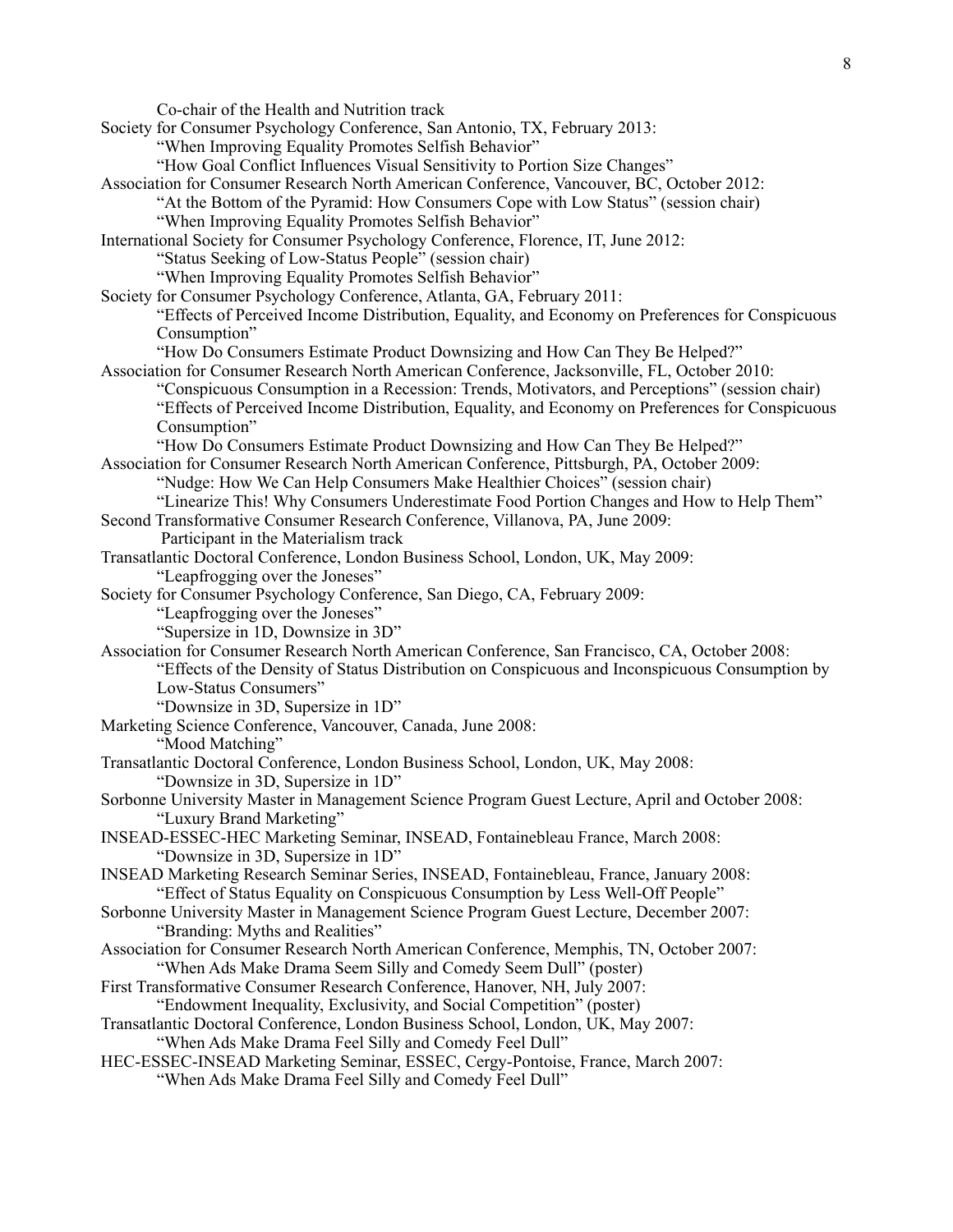## **Teaching Experience**

Boston College, Marketing Research MBA elective, 2020-present Boston College, Marketing Research undergraduate course, 2015-present Cornell University, Consumer Behavior MBA elective, 2016, 2019 Harvard Business School, "Social Status" session, Consumer Behavior PhD course (invited instructor), 2015, 2018 Bilkent University, Consumer Psychology PhD course, 2014 Rotterdam School of Management, Consumer Behavior MBA elective, 2012-13 Rotterdam School of Management, Frontiers in Marketing Master of Science Honors / Executive Education elective (one of six instructors), 2012-13 Rotterdam School of Management, Consumer Behavior Master of Science course, 2011 Rotterdam School of Management, Consumer Marketing Research Master of Science course, 2010

## **Dissertation Committees**

Aylin Çakanlar (Stockholm University) Armin Granulo (Technical University of Munich) SungJin Jung (INSEAD) Xiaozhou Zhou (Instituto de Empresa) External reader for Gaia Giambastiani (Bocconi University)

#### **Grants**

Boston College, Catalyst Grant, 2019, 2020, 2021 Boston College, Research Expense Grant, 2014, 2015, 2016, 2017, 2018, 2019 Boston College, Faculty Fellowship, 2017 Boston College, Teaching, Advising, and Mentoring Expense Grant, 2017, 2018, 2019, 2021 Boston College, CSOM Kelley Grant, 2015, 2016, 2017, 2018 Boston College, Kolvenbach Intersections Grant, 2015 Boston College, Academic Technology Innovation Grant for the Consumer Insights Panel, 2014-17 Boston College, CSOM Kelley Grant for the Consumer Insights Panel, 2014 Netherlands Organization for Scientific Research VENI grant, € 250,000, 2011-14 Transformative Consumer Research Conference, Travel scholarship 2009 INSEAD, Scholarship for doctoral studies, 2005-2010 Bilkent University, Scholarship for academic excellence, 2002-2005

### **Professional Service**

Association for Consumer Research, Early Career Workshop Co-Chair, 2022 Association for Consumer Research, At-Large Director, 2021-present *Journal of Consumer Research*, Associate Editor, 2021-present *Journal of Consumer Psychology*, Associate Editor, 2021-present *Journal of Marketing Research*, Associate Editor, 2020-present *Journal of Marketing*, Editorial Review Board member, 2020-present European Marketing Association Doctoral Symposium Co-Chair, 2021 Association for Consumer Research, Sheth Doctoral Consortium Faculty Fellow, 2020 *International Journal of Research in Marketing*, Editorial Review Board member, 2019-present *Journal of Consumer Research*, Editorial Review Board member, 2018-present *Journal of Consumer Psychology*, Editorial Review Board member, 2018-present Society for Consumer Psychology, Advisory Panel Member, 2015-2018 Association for Consumer Research, Doctoral Consortium Faculty Fellow, 2016 Academy of Marketing Science, Doctoral Consortium Faculty Fellow, 2015 Boston College, Post-Doctoral Research Program in Marketing, Co-founder and Coordinator, 2015-present Boston College, Consumer Insights Panel Lab and Subject Pool, Co-founder and Coordinator, 2014-present